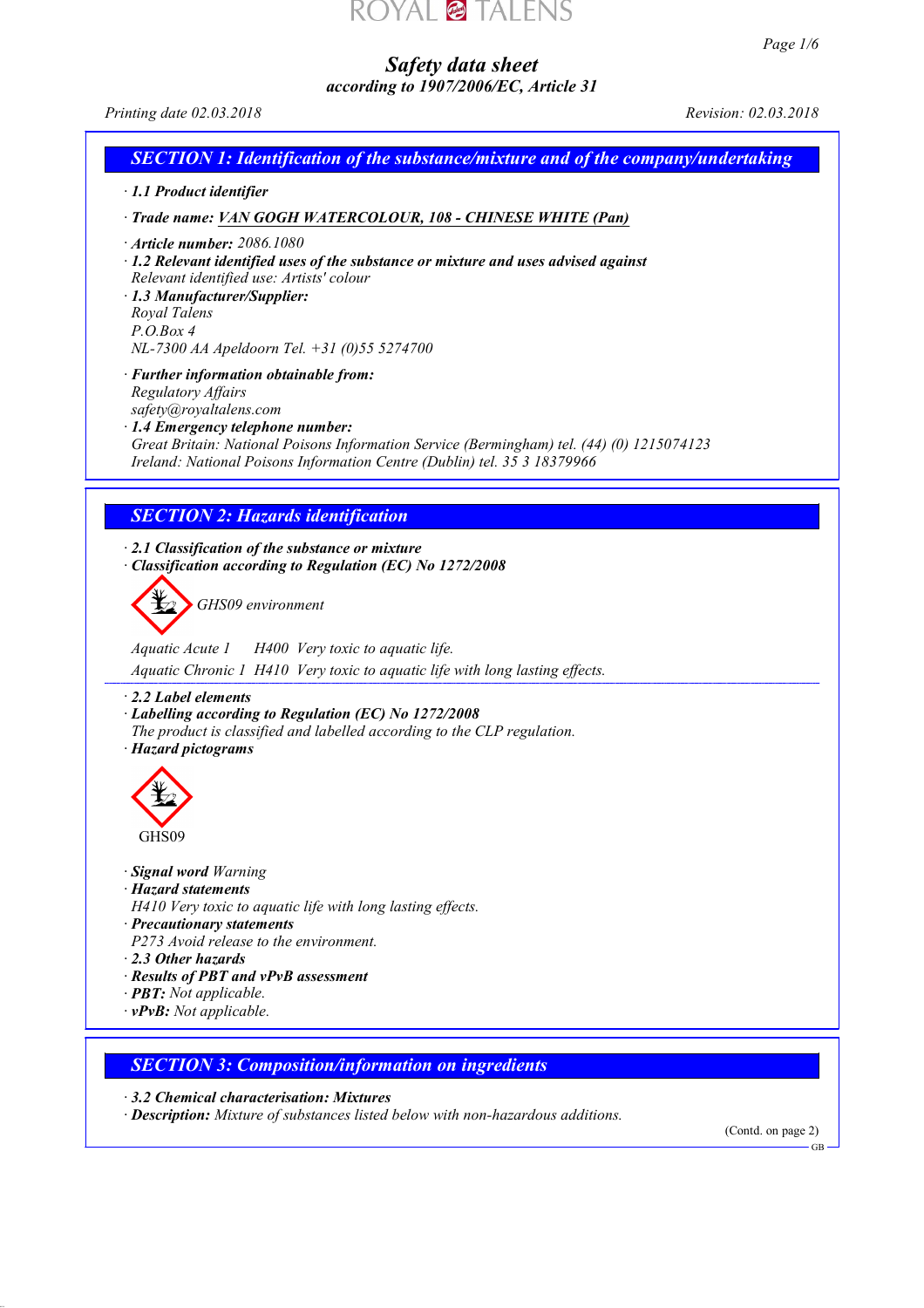*Printing date 02.03.2018 Revision: 02.03.2018*

|                                  |                                                                                                          | (Cond. of page 1) |
|----------------------------------|----------------------------------------------------------------------------------------------------------|-------------------|
| · Dangerous components:          |                                                                                                          |                   |
| $CAS: 1314-13-2$                 | zinc oxide                                                                                               | $50 - 70\%$       |
| $EINECS: 215-222-5$              | $\bigotimes$ Aquatic Acute 1, H400; Aquatic Chronic 1, H410                                              |                   |
| $Reg.nr.: 01-2119463881-32-xxxx$ |                                                                                                          |                   |
|                                  | $\cdot$ <b>Additional information:</b> For the wording of the listed hazard phrases refer to section 16. |                   |

## *SECTION 4: First aid measures*

*· 4.1 Description of first aid measures*

- *· General information: No special measures required.*
- *· After inhalation: Not applicable.*
- *· After skin contact: Generally the product does not irritate the skin.*
- *· After eye contact: Rinse opened eye for several minutes under running water.*
- *· After swallowing: If symptoms persist consult doctor.*
- *· 4.2 Most important symptoms and effects, both acute and delayed No further relevant information available.*
- *· 4.3 Indication of any immediate medical attention and special treatment needed*

*No further relevant information available.*

#### *SECTION 5: Firefighting measures*

#### *· 5.1 Extinguishing media*

- *· Suitable extinguishing agents: Not relevant*
- *· 5.2 Special hazards arising from the substance or mixture No further relevant information available.*
- *· 5.3 Advice for firefighters*
- *· Protective equipment: No special measures required.*

## *SECTION 6: Accidental release measures*

*· 6.1 Personal precautions, protective equipment and emergency procedures Not required.*

- *· 6.2 Environmental precautions: Do not allow to enter sewers/ surface or ground water.*
- *· 6.3 Methods and material for containment and cleaning up: Pick up mechanically.*
- *· 6.4 Reference to other sections*
- *See Section 7 for information on safe handling.*
- *See Section 8 for information on personal protection equipment.*

*See Section 13 for disposal information.*

#### *SECTION 7: Handling and storage*

- *· 7.1 Precautions for safe handling No special precautions are necessary if used correctly. · Information about fire - and explosion protection: No special measures required.*
- *· 7.2 Conditions for safe storage, including any incompatibilities*
- *· Storage:*
- *· Requirements to be met by storerooms and receptacles: No special requirements.*
- *· Information about storage in one common storage facility: Not required.*
- *· Storage class:*
- *· 7.3 Specific end use(s) No further relevant information available.*

#### *SECTION 8: Exposure controls/personal protection*

- *· 8.1 Control parameters*
- *· Ingredients with limit values that require monitoring at the workplace: Not required.*

(Contd. on page 3)

GB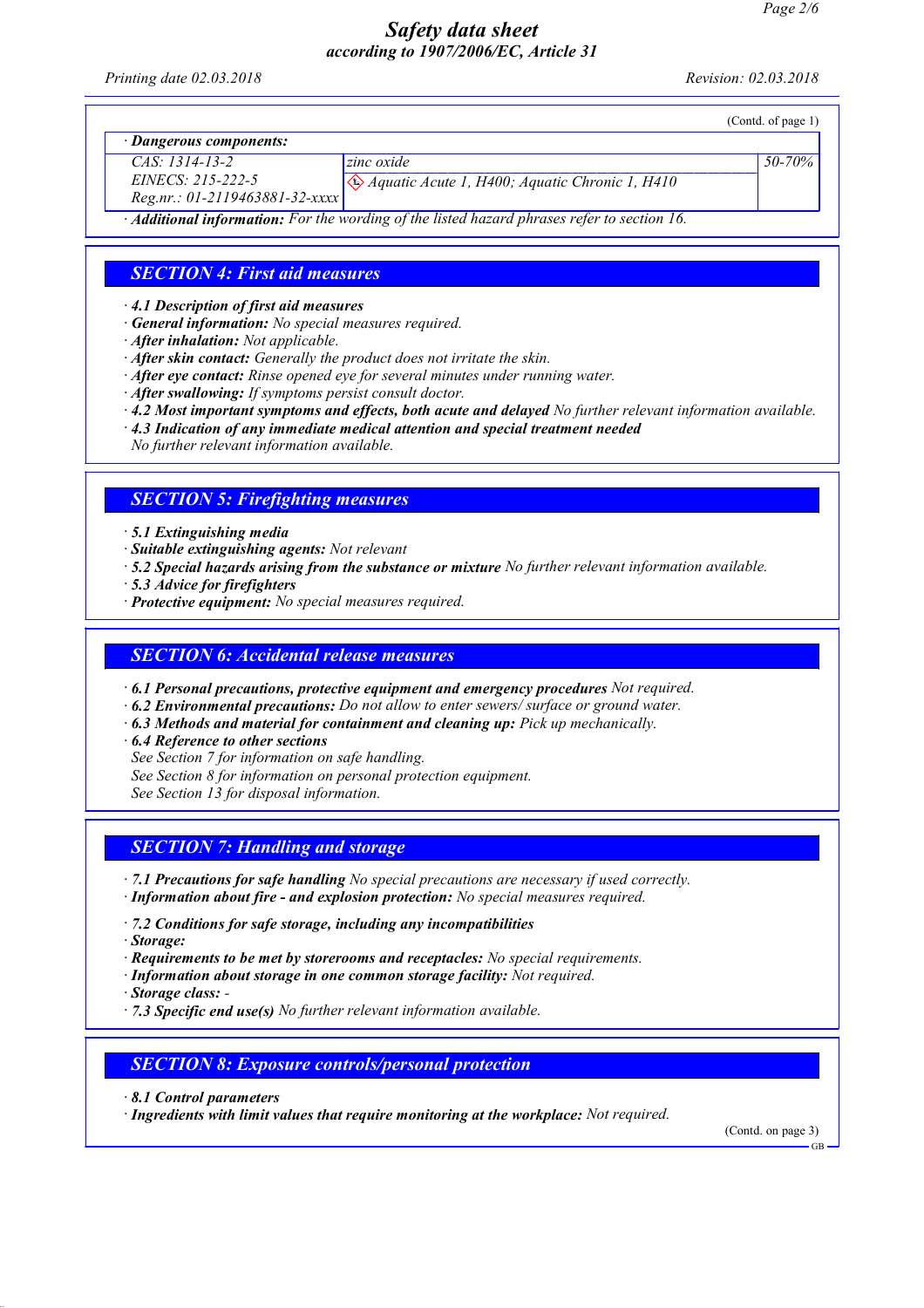GB

# *Safety data sheet according to 1907/2006/EC, Article 31*

*Printing date 02.03.2018 Revision: 02.03.2018*

|                    | 1314-13-2 zinc oxide                                                    |                                                         |                                                                             |  |
|--------------------|-------------------------------------------------------------------------|---------------------------------------------------------|-----------------------------------------------------------------------------|--|
| Oral               |                                                                         |                                                         | DNEL, long term (chronic) - systemic effects $0.83$ mg/kg bw/day (Consumer) |  |
| Dermal             | DNEL, long term (chronic) - systemic effects 83 mg/kg bw/day (Consumer) |                                                         |                                                                             |  |
|                    |                                                                         |                                                         | 83 mg/kg bw/day (Employee)                                                  |  |
|                    |                                                                         | Inhalative DNEL, long term (chronic) - systemic effects | $2.5$ mg/m3 (Consumer)                                                      |  |
|                    |                                                                         |                                                         | 5 mg/m3 (Employee)                                                          |  |
| $\cdot$ PNECs      |                                                                         |                                                         |                                                                             |  |
|                    | 1314-13-2 zinc oxide                                                    |                                                         |                                                                             |  |
| PNEC, fresh water  |                                                                         | $0.0206$ mg/l (aquatic organism)                        |                                                                             |  |
| PNEC, marine water |                                                                         | 0.0061 mg/l (aquatic organism)                          |                                                                             |  |
|                    | PNEC, fresh water sediment                                              | 117.8 mg/kg (aquatic organism)                          |                                                                             |  |
|                    | PNEC, marine water sediment                                             | 56.5 mg/kg (aquatic organism)                           |                                                                             |  |
| PNEC,soil          |                                                                         | 35.6 mg/kg (aquatic organism)                           |                                                                             |  |
|                    | $PNEC$ , sewage treatment plant 0.1 mg/l (aquatic organism)             |                                                         |                                                                             |  |

*· Personal protective equipment:*

*· General protective and hygienic measures: Wash hands before breaks and at the end of work.*

*· Respiratory protection: Not required.*

*· Protection of hands:*

*· Material of gloves Not applicable.*

*· Penetration time of glove material Not applicable.*

*· Eye protection: Not required.*

| <b>SECTION 9: Physical and chemical properties</b>                                                                     |                                               |
|------------------------------------------------------------------------------------------------------------------------|-----------------------------------------------|
| $\cdot$ 9.1 Information on basic physical and chemical properties<br><b>General Information</b><br>$\cdot$ Appearance: |                                               |
| Form:                                                                                                                  | Solid                                         |
| Colour:                                                                                                                | White                                         |
| · Odour:                                                                                                               | Characteristic                                |
| Odour threshold:                                                                                                       | Not determined.                               |
| $\cdot$ pH-value at 20 °C:                                                                                             | 5.5                                           |
| Change in condition<br>Melting point/freezing point:<br>Initial boiling point and boiling range: Undetermined.         | Undetermined.                                 |
| · Flash point:                                                                                                         | Not applicable.                               |
|                                                                                                                        |                                               |
| · Flammability (solid, gas):                                                                                           | Not determined                                |
| $\cdot$ Decomposition temperature:                                                                                     | Not determined.                               |
| $\cdot$ Explosive properties:                                                                                          | Product does not present an explosion hazard. |
| <b>Explosion limits:</b>                                                                                               |                                               |
| Lower:                                                                                                                 | Not determined.                               |
| <b>Upper:</b>                                                                                                          | Not determined.                               |
| <b>Oxidising properties</b>                                                                                            | No further relevant information available.    |
| · Vapour pressure:                                                                                                     | Not applicable.                               |
| $\cdot$ Density at 20 °C:                                                                                              | 5.61 $g/cm^3$                                 |
| · Vapour density                                                                                                       | Not applicable.                               |
| $\cdot$ Evaporation rate                                                                                               | Not applicable.                               |
|                                                                                                                        | (Contd. on page 4)                            |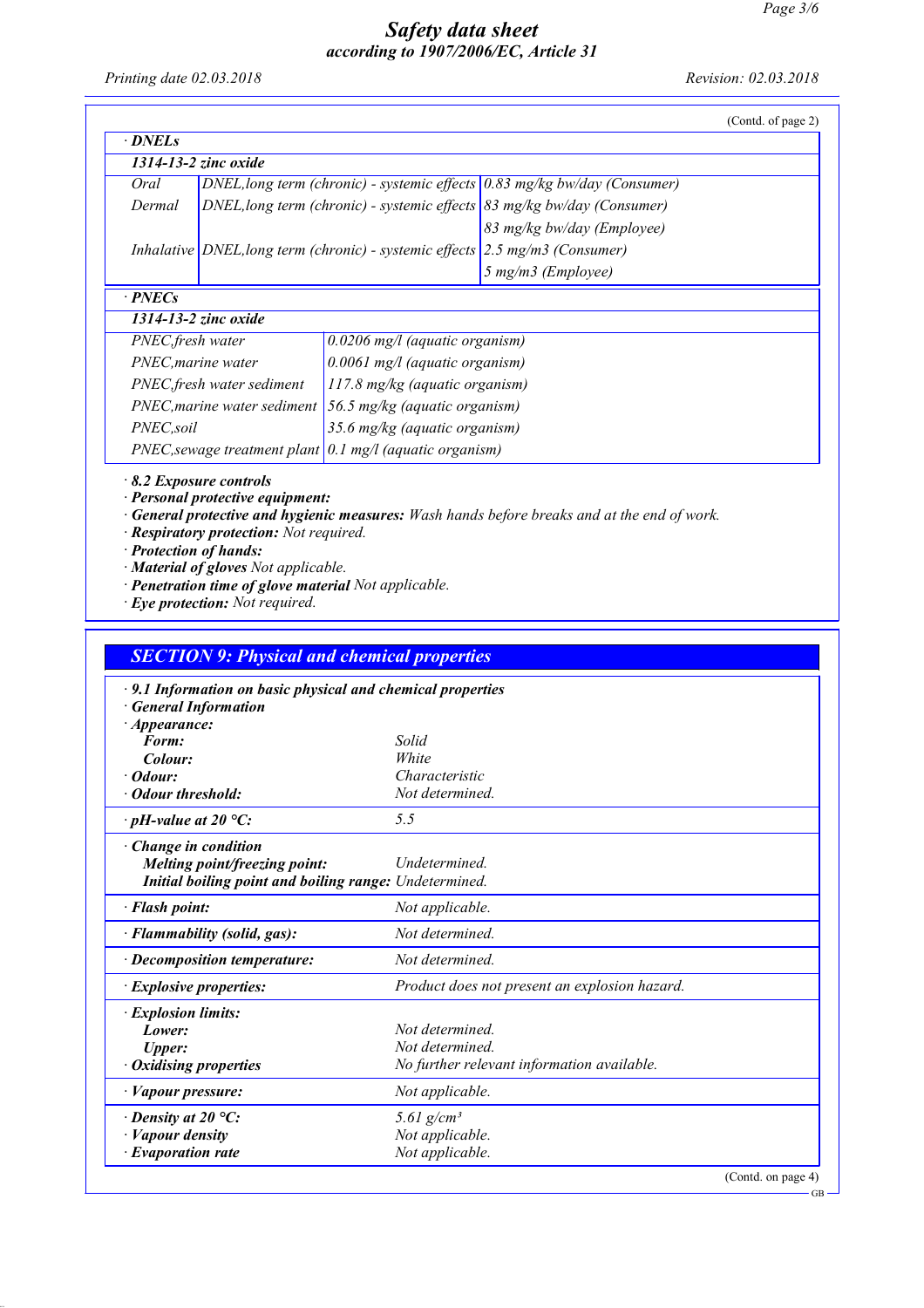*Printing date 02.03.2018 Revision: 02.03.2018*

|                                                    |                                            | (Contd. of page 3) |
|----------------------------------------------------|--------------------------------------------|--------------------|
| $\cdot$ Solubility in / Miscibility with<br>water: | <i>Insoluble.</i>                          |                    |
| · Partition coefficient: n-octanol/water:          | Not determined.                            |                    |
| $\cdot$ <i>Viscosity</i> :                         |                                            |                    |
| Dynamic:                                           | Not applicable.                            |                    |
| Kinematic:                                         | Not applicable.                            |                    |
| $\cdot$ 9.2 Other information                      | No further relevant information available. |                    |

# *SECTION 10: Stability and reactivity*

*· 10.1 Reactivity Dangerous reactions are not expected if the product is handled according to its intended use.*

*· 10.2 Chemical stability Stable under recommended storage and handling conditions (see section 7).*

- *· 10.3 Possibility of hazardous reactions*
- *Dangerous reactions are not expected if the product is handled according to its intended use.*

*· 10.4 Conditions to avoid No further relevant information available.*

*· 10.5 Incompatible materials: Acids; Alkali (lyes)*

*· 10.6 Hazardous decomposition products: No decomposition if used according to specifications.*

## *SECTION 11: Toxicological information*

*· 11.1 Information on toxicological effects*

*· Acute toxicity Based on available data, the classification criteria are not met.*

*· LD/LC50 values relevant for classification:*

*1314-13-2 zinc oxide*

*Oral LD50 >5,000 mg/kg (rat)*

*· Primary irritant effect:*

*· Skin corrosion/irritation Based on available data, the classification criteria are not met.*

- *· Serious eye damage/irritation Based on available data, the classification criteria are not met.*
- *· Respiratory or skin sensitisation Based on available data, the classification criteria are not met.*

*· CMR effects (carcinogenity, mutagenicity and toxicity for reproduction)*

- *· Germ cell mutagenicity Based on available data, the classification criteria are not met.*
- *· Carcinogenicity Based on available data, the classification criteria are not met.*

*· Reproductive toxicity Based on available data, the classification criteria are not met.*

- *· STOT-single exposure Based on available data, the classification criteria are not met.*
- *· STOT-repeated exposure Based on available data, the classification criteria are not met.*

*· Aspiration hazard Based on available data, the classification criteria are not met.*

# *SECTION 12: Ecological information*

*· 12.1 Toxicity*

*· Aquatic toxicity:*

*1314-13-2 zinc oxide*

| EC50, acute                   |                                                                                                  |
|-------------------------------|--------------------------------------------------------------------------------------------------|
|                               | $\boxed{\begin{array}{c} 0.137 \text{ mg/l (algae)}\\ 0.413 \text{ mg/l (daphnia)} \end{array}}$ |
| NOEC, chronic 19 µg/l (algae) |                                                                                                  |

*82 µg/l (daphnia)*

*· 12.2 Persistence and degradability No further relevant information available.*

*· 12.3 Bioaccumulative potential No further relevant information available.*

*· 12.4 Mobility in soil No further relevant information available.*

*· Additional ecological information:*

*· General notes:*

*Water hazard class 2 (German Regulation) (Self-assessment): hazardous for water*

(Contd. on page 5)

GB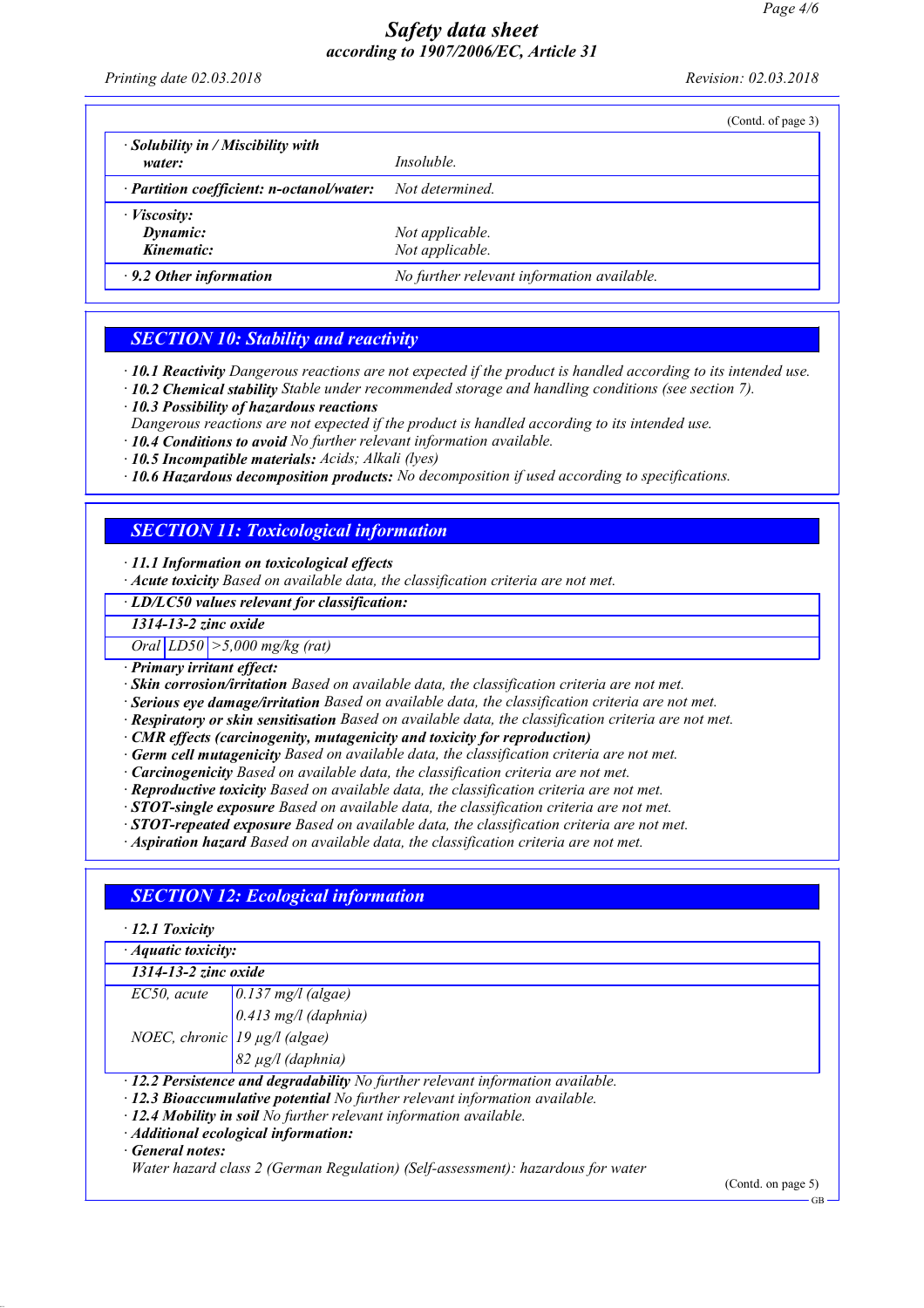*Printing date 02.03.2018 Revision: 02.03.2018*

(Contd. of page 4)

*Do not allow product to reach ground water, water course or sewage system. Danger to drinking water if even small quantities leak into the ground. Also poisonous for fish and plankton in water bodies. Very toxic for aquatic organisms · 12.5 Results of PBT and vPvB assessment*

*· PBT: Not applicable.*

*· vPvB: Not applicable.*

*· 12.6 Other adverse effects No further relevant information available.*

# *SECTION 13: Disposal considerations*

*· 13.1 Waste treatment methods*

*· Recommendation*

*Must not be disposed together with household garbage. Do not allow product to reach sewage system.*

*· Uncleaned packaging:*

*· Recommendation: Disposal must be made according to official regulations.*

| <b>SECTION 14: Transport information</b>                                            |                                                                                                                      |
|-------------------------------------------------------------------------------------|----------------------------------------------------------------------------------------------------------------------|
| $\cdot$ 14.1 UN-Number<br>ADR, IMDG, IATA                                           | UN3082                                                                                                               |
| $\cdot$ 14.2 UN proper shipping name<br>$·$ <i>ADR</i>                              | 3082 ENVIRONMENTALLY HAZARDOUS SUBSTANCE.                                                                            |
| $\cdot$ IMDG                                                                        | LIQUID, N.O.S. (zinc oxide)<br>ENVIRONMENTALLY HAZARDOUS SUBSTANCE.<br>LIQUID, N.O.S. (zinc oxide), MARINE POLLUTANT |
| $\cdot$ IATA                                                                        | ENVIRONMENTALLY HAZARDOUS SUBSTANCE.<br>LIQUID, N.O.S. (zinc oxide)                                                  |
| · 14.3 Transport hazard class(es)                                                   |                                                                                                                      |
| ADR, IMDG, IATA                                                                     |                                                                                                                      |
|                                                                                     |                                                                                                                      |
| $\cdot$ Class<br>· Label                                                            | 9 Miscellaneous dangerous substances and articles.<br>9                                                              |
| · 14.4 Packing group<br>ADR, IMDG, IATA                                             | III                                                                                                                  |
| $\cdot$ 14.5 Environmental hazards:                                                 | Product contains environmentally hazardous substances:<br>zinc oxide                                                 |
| · Marine pollutant:                                                                 | Symbol (fish and tree)                                                                                               |
| · Special marking (ADR):                                                            | Symbol (fish and tree)                                                                                               |
| · Special marking (IATA):                                                           | Symbol (fish and tree)                                                                                               |
| · 14.6 Special precautions for user                                                 | Warning: Miscellaneous dangerous substances and<br>articles.                                                         |
| · Danger code (Kemler):                                                             | 90                                                                                                                   |
| · EMS Number:                                                                       | $F-A.S-F$                                                                                                            |
| · Stowage Category                                                                  | A                                                                                                                    |
| · 14.7 Transport in bulk according to Annex II of<br><b>Marpol and the IBC Code</b> | Not applicable.                                                                                                      |
|                                                                                     | (Contd. on page 6)                                                                                                   |

GB